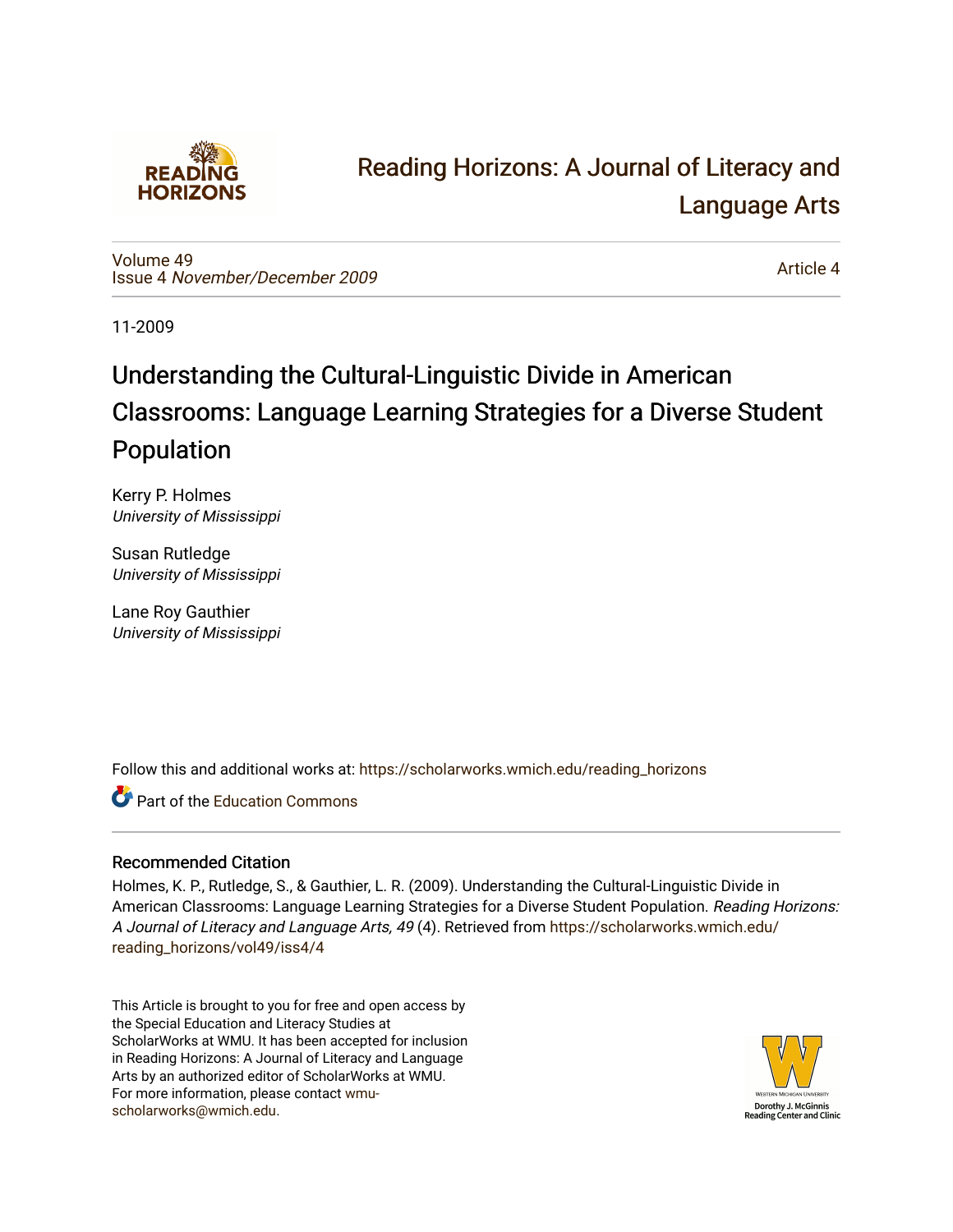

## **Understanding the Cultural-Linguistic Divide in American Classrooms: Language Learning Strategies for a Diverse Student Population**

**Kerry P. Holmes, Ed.D. Susan Rutledge, Ph.D. Lane Roy Gauthier, Ph.D** The University of Mississippi, University, MS

#### **Abstract**

This article addresses critical factors that impact learning for a growing population of students in American classrooms, the English Language Learner (ELL). Even in the smallest school districts, it is common for teachers to have one or more students with limited or no command of the English language in their classrooms. Many students in schools with specialized ELL programs spend the majority of their day in regular classrooms trying to fit in with their peers as they struggle to learn a new language. This article focuses on the five stages of language acquisition and proficiency along with corresponding research-based strategies teachers can use at each stage. Elements of an effective language program described in this article are based on an asset model of instruction where students' differences are valued, respected, and utilized. When cultural-linguistic differences are used as assets rather than problems, all students, native and non-native English speakers, benefit.

## **Introduction**

Students in the United States do not speak with one voice; they come to school speaking more than 149 different languages (National Virtual Translation Center, 2007). Less visible than language and race are the differences in home cultures and prior experiences that shape the thoughts and language of each student. This individualized knowledge base provides the foundation for oral and written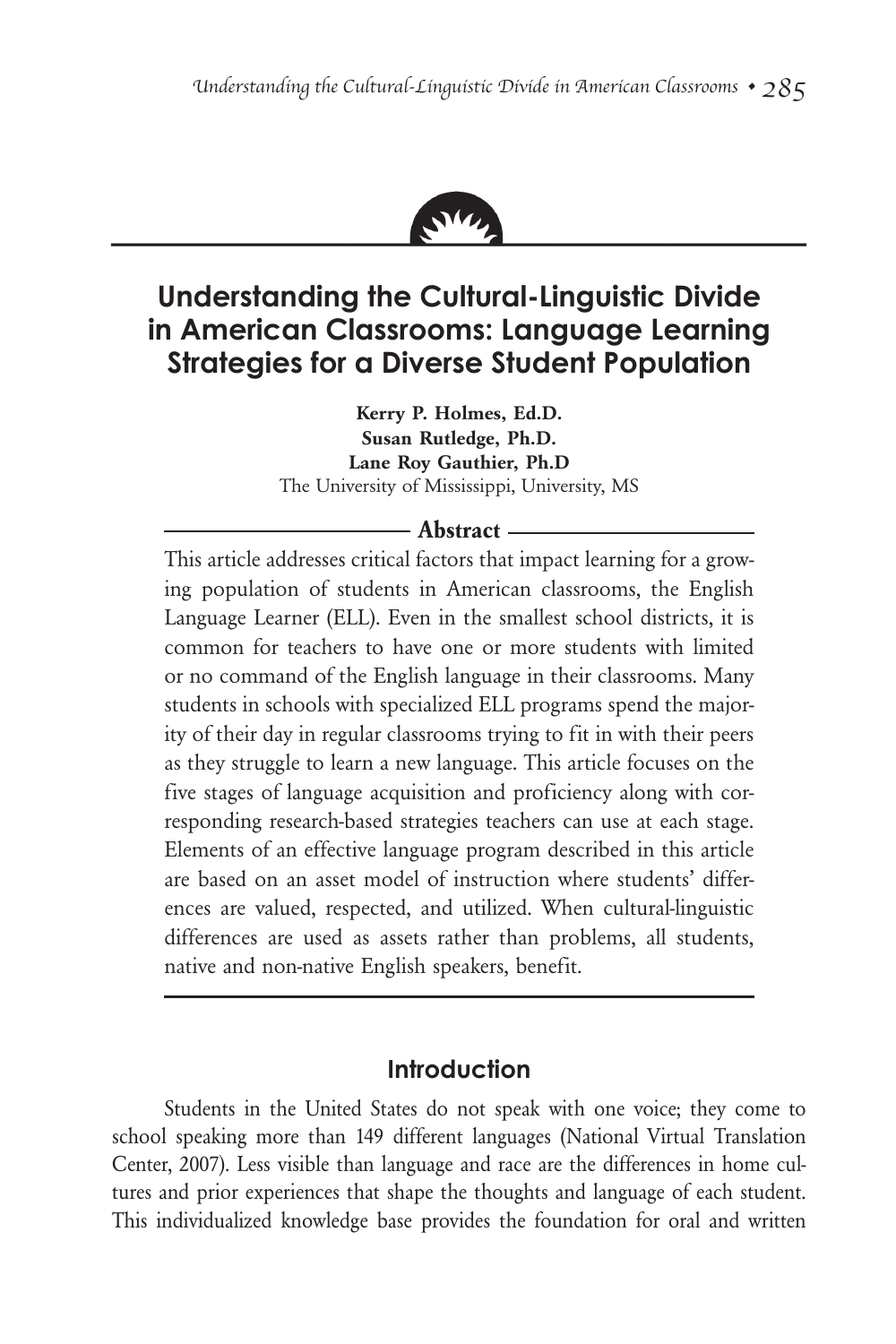language learning. Students' prior world knowledge, experiences, and fluency in their native language, when different from the mainstream, have translated into the infamous achievement gap that spurred major educational reforms and is at the heart of the No Child Left Behind Act of 2001. According to the 2007 National Association for Educational Progress (NAEP), the mean achievement gap in reading between white and Hispanic students is 27 points; the gap between white and Native American students is 28 points. This is of particular concern because the NAEP assessment was based on three different contexts for reading comprehension: 1) reading for literary experience (story grammar, the structure of narrative text that includes setting, characters, and plot); 2) reading for information (nonfiction, real world learning); and 3) reading to perform a task.

To help close the reading gap, teachers must know how to bridge the differences between their students' native language and their acquisition of oral and written English. Research has shown that the teacher has a far greater impact on student learning than any one specific method or approach to teaching (Cheung & Slavin, 2005). Responsive teachers view nonnative speakers as an asset to their classroom where they use these students' knowledge to develop a richer and more authentic curriculum for all students.

The purpose of this article is to 1) describe the stages English Language Learners (ELL) go through as they learn a new language and 2) to provide strategies teachers can use to help their students successfully progress through these stages. The first part explores schema theory and the effects of cultural diversity on vocabulary and background knowledge essential for listening, reading, speaking, and writing. The second part describes five language acquisition and proficiency stages ELL students go through to learn a new language and provides effective instructional strategies matched to each level.

### **Part I: Culture, Language, and the Formation of Schema**

Every student has unique cultural experiences, types and amounts of schooling, varied interests, and preferred ways of learning. As students learn, they approach each task with the beliefs, values, and information acquired through their respective backgrounds and knowledge of the world. Reading is a "socially constructed pursuit" based on the students' interactions with their world and the people in it (Koda & Zehler, 2008, p. 4) . Cognitively, the sum of students' experiences is stored in memory in individual categories (schema), "a collection of organized and interrelated ideas, concepts, and prior knowledge" (Richards & Schmidt, 2002, p. 468). A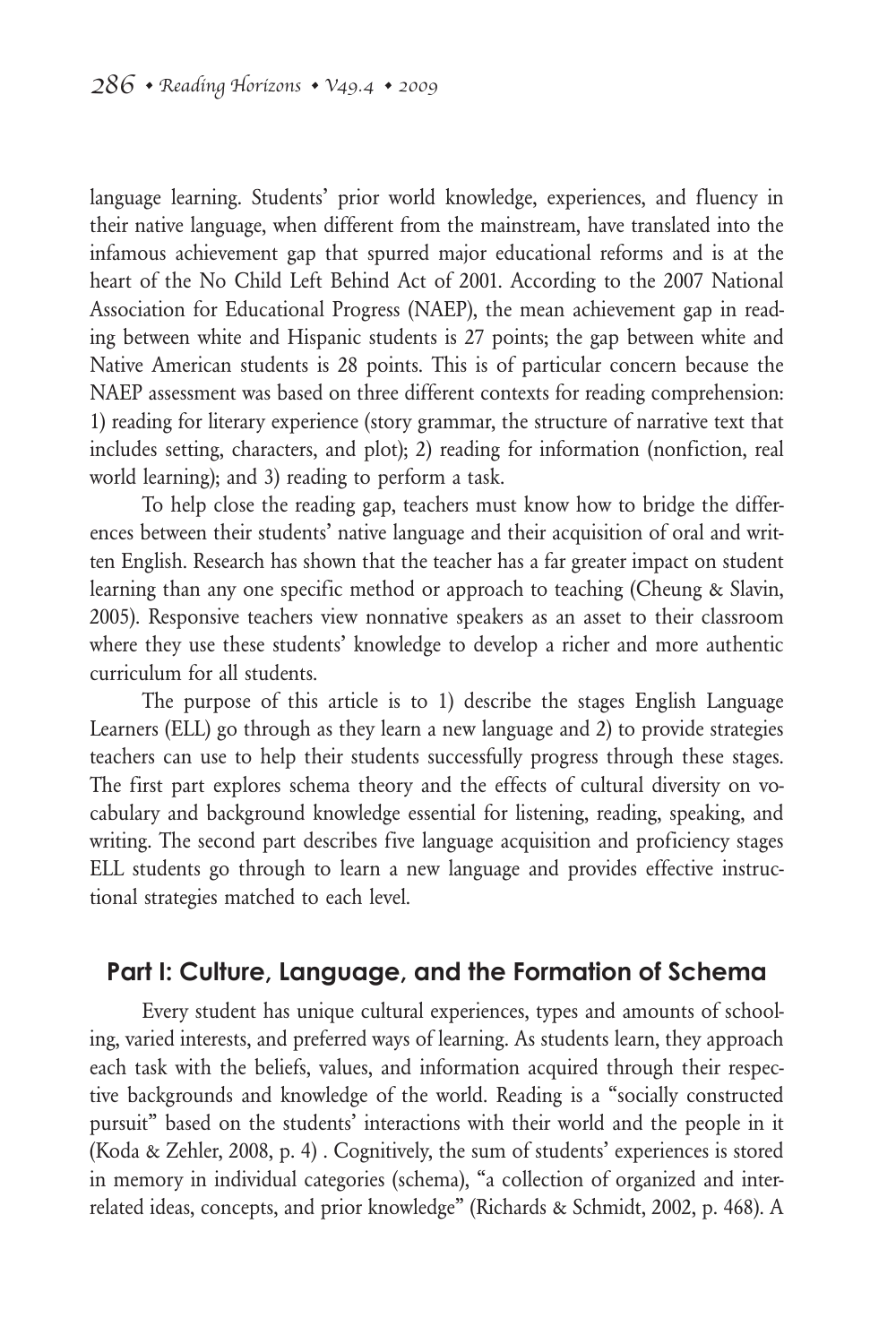person's schema is most useful when it is activated before exposure to new learning. Prior schema activation facilitates reading comprehension by enabling students to discriminate between important and unimportant information and make inferences to fill in non-explicit information with their own prior knowledge (Clark, 1990). Students read for a variety of reasons that are influenced by participation in their respective sociocultural groups, and, ultimately, the combination of schema formation and activation in social and academic settings influences and supports reading comprehension.

Topics have their own specialized background knowledge and vocabulary. Consider the topic of baseball with its specialized vocabulary. The words "steal," "plate," "out," "strike," and "foul," have multiple meanings and nuances that can lead the reader to misinterpret the text. For example, "stealing a base" does not mean that a thief is running away with a "base" and being hunted by the police, rather, "stealing a base" is cheered and celebrated by fans of the player who did the stealing.

In their meta-analysis of reading comprehension studies, the National Reading Panel (NRP) (2000) reported that students must be taught how to use their prior experiences to aid reading comprehension. Genesse (2008) extended the NRP's (2000) and the National Literacy Panel's (August & Shanahan, 2006) earlier findings on the importance of prior experience on reading comprehension. Genesse found that first and second language learners are fundamentally the same in that reading competence in the first or second language involves multiple abilities (phonological awareness, decoding skills, and comprehension). However, second language reading development is different because ELL learners draw on their first language experiences and competencies to inform and influence their reading in the second language. Therefore, students from diverse backgrounds may need even more encouragement and opportunities to apply their prior experiences to reading and language learning because they are so different from their school and neighborhood culture.

## **Barriers and Challenges to Schema Formation and Reading Comprehension**

First and foremost, teachers must recognize that ELL students are fully capable of learning despite their lack of the English language. They bring a wealth of experiences, knowledge of vocabulary and concepts, and hopes and dreams to the classroom. What they lack is a way to express this knowledge and their aspirations in English. Teachers' perceptions of nonnative speakers significantly impact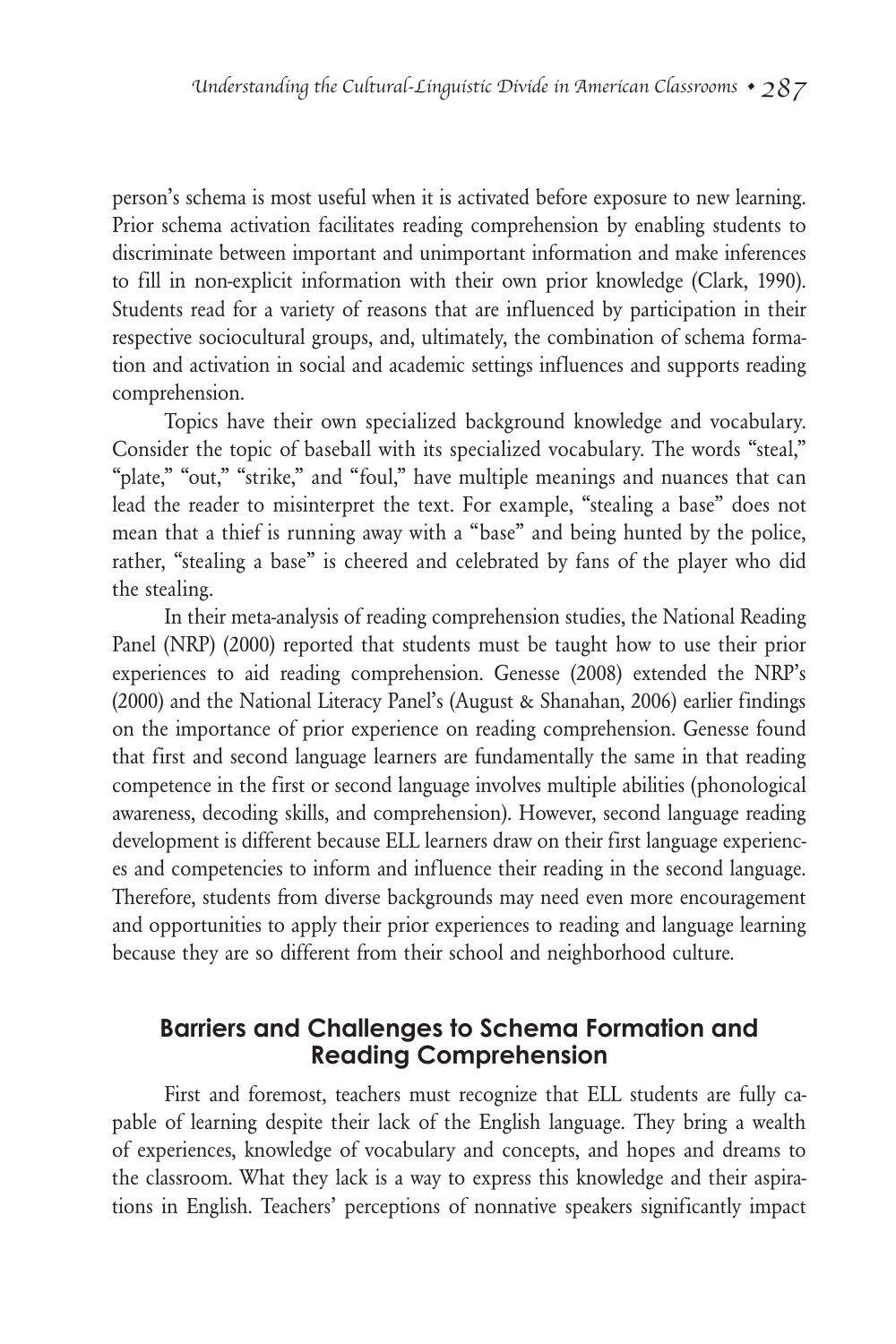their curriculum materials, pedagogy, assessment, and expectations for their ELL students. Scanlon (2007) states, "A fundamental barrier to conceptualizing linguistic diversity from an asset-based perspective is the capacity of teachers to teach students who are ELL" (p. 3). Teachers who hold to the Deficit Model (Scanlon, 2007) do not give ELL students credit for the language and academic skills they already have but are unable to communicate in English. Rather than capitalizing on their strengths and assets, teachers with a deficit view erect barriers to learning that fulfill their expectations of low student performance. Such barriers can include the lack of appropriate seating, visual cues, stimulating material, modified material, and the overuse of unfamiliar idiomatic expressions.

The flip side of the Deficit Model is the Asset Model in which teachers remove barriers to learning and replace them with sound pedagogical practices (Scanlon, 2007). Students' differences are viewed as assets and respected when planning quality instruction and ELL students have opportunities to make connections between prior knowledge and new learning, build on existing schema, be active participants in a community of learners, and have numerous opportunities to converse and interact with peers. Above all, in an asset-driven classroom, ELL students, like their English-speaking counterparts, are provided numerous opportunities to experience success.

Zainuddin, Yahya, Morales-Jones, and Whelan-Ariza (2007) found that ELL students face many challenges as they develop their ability to form relevant schema necessary for reading comprehension in the second language. The first challenge is acquiring proficiency in the second language in which students may lack relevant cultural knowledge. Second language learners may also be challenged by the grammatical structures and vocabulary of the new language, and therefore transfer their first language grammar and vocabulary knowledge incorrectly. Furthermore, Zainuddin, et al (2007) discuss how different spelling systems challenge word recognition and comprehension in the student's second language. Still another challenge second language learners have with reading is pragmatics, "the social contexts of literacy use in their first language" (Grabe, 1991, p. 388). Additional challenges facing ELL students in English speaking classrooms include being fearful of participating, unfamiliar regional dialects, and difficult imagery and symbolism within texts (Haynes, 2008).

ELL students must also accommodate differences between the written code of their native language and English. For example, Spanish speaking students are accustomed to a phonetically stable alphabetic spelling in which each letter represents a sound, whereas English readers use less consistent letter and word cues to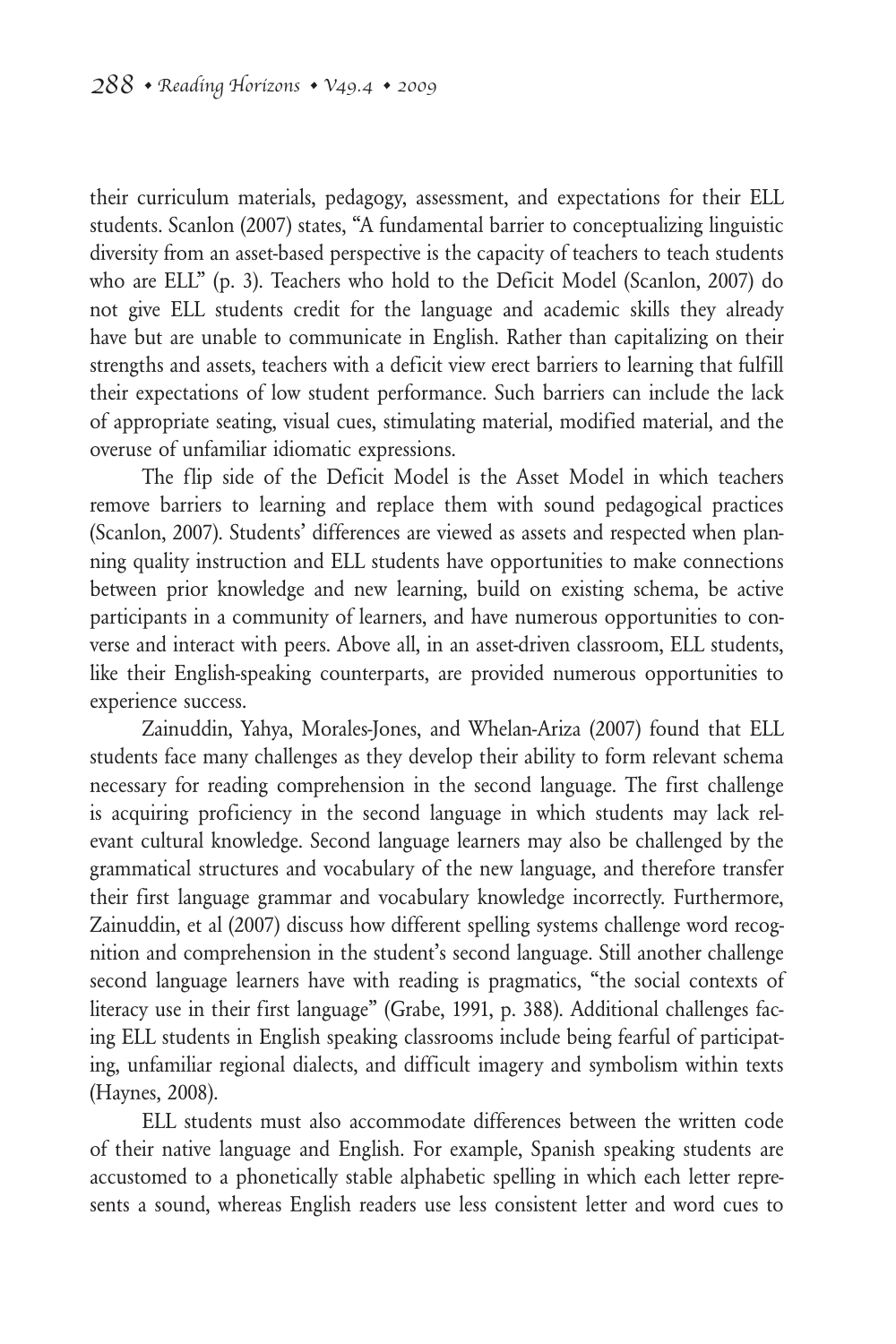determine the meaning and the grammatical function of a word. During reading, they apply up to four cues or signals that help them glean meaning from the text: phonics, syntax (word order), semantics (meaning), and pragmatics (the use of language in communication). Each cue unlocks words and may, individually or in combination, divulge their meaning if students have some advance knowledge of the words. The Chinese character system, on the other hand, has no link between speech sounds and the written symbol. Reading directionality also varies among languages. Languages such as English and Russian are read left to right, top to bottom, while Arabic is read right to left. Making inferences, where students challenge or reinterpret text, is a critical reading comprehension skill for American readers, but is considered inappropriate and even disrespectful, in other cultures. These differences in cultural expectations for literacy can have a profound impact on ELL students' ability to comprehend and use the English language.

## **Part II: Ways to Scaffold Reading Instruction for English Language Learners**

Exemplary reading programs for both ELL and English-speaking students include developmentally appropriate instruction and materials that focus on intensive systematic phonological awareness, phonics, intensive vocabulary instruction, oral language instruction, and cooperative learning to increase comprehension (Cheung & Slavin, 2005). Teachers should make sure that the quality of the program they use and the quality of the instruction they deliver is excellent and based on current research. The following is a synthesis of key elements that provide an instructional framework to guide teachers when choosing a program:

- Help students make connections between their prior knowledge and new learning. Students must be encouraged to think about and use the wide range of experiences they possess, even if they cannot yet express them in their second language.
- • Communicate clear, measurable, and attainable goals for students. Learning a new language is a complex and daunting task. Choose goals that break down this task into identifiable pieces where students can track and celebrate stages of their progress.
- • Incorporate students' cultures into the curriculum. ELL students' cultural experiences can be used to highlight their areas of interest and strength. Provide visuals and artifacts from their own cultures that they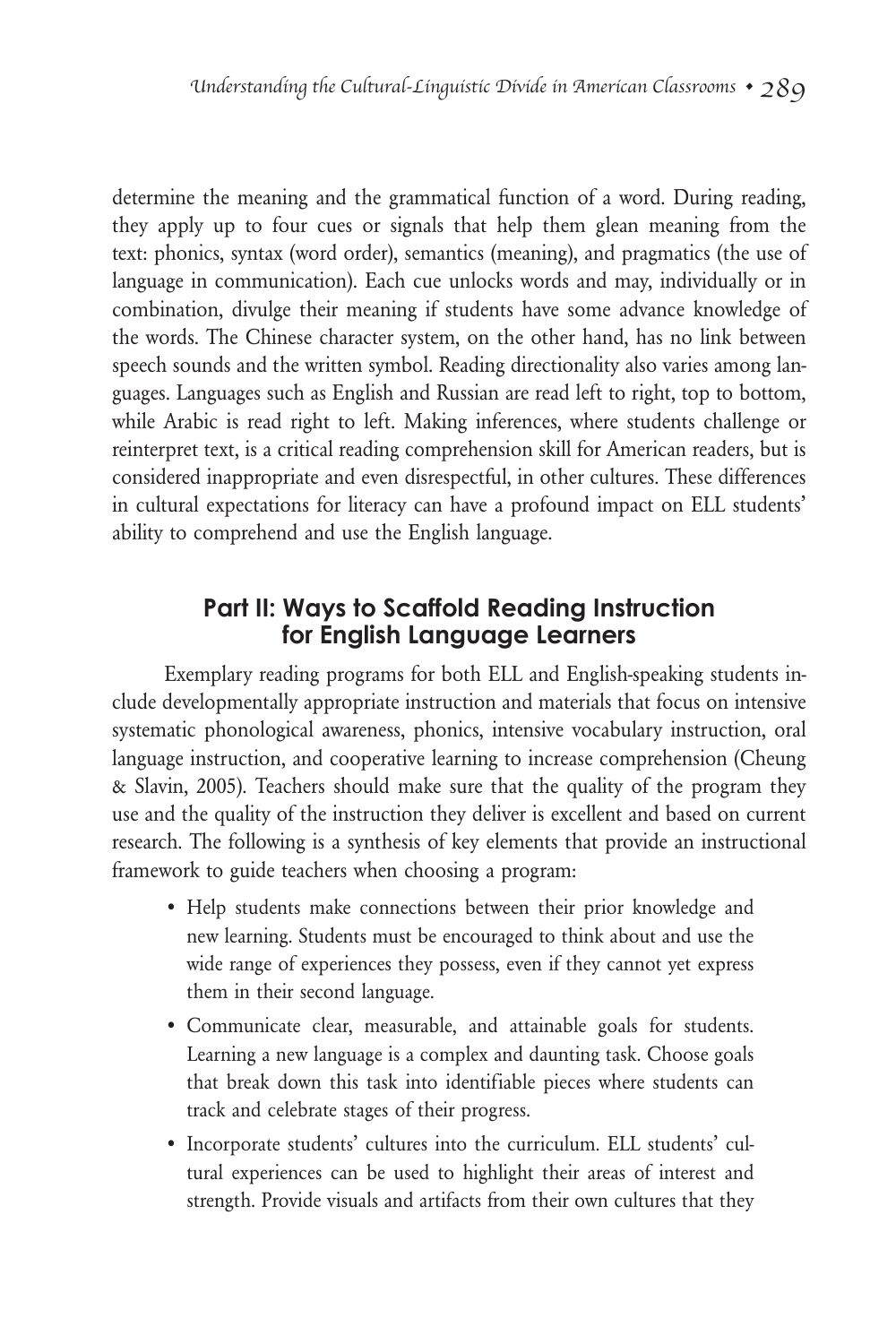can use as a support for sharing information at their level of linguistic development. Including people from the students' countries that have contributed to the fields of math, science, history, literature, music, and art expands everyone's world knowledge.

- • Create a community of learners to encourage ELL student participation and interaction with others. Include numerous opportunities to talk with peers, with a partner, or in small groups in informal and structured settings.
- • Assess English language learners through formative assessments of phonological processing, letter knowledge, and word and text reading. All students should be assessed to determine these foundational skills.
- Plan intensive, systematic, and direct instruction interventions in small groups for ELL students who lack proficiency in any of the foundational reading skills. Based on assessment results, seek systematic ways to build on students' linguistic strengths rather than patch up their weaknesses.
- • Provide high-quality vocabulary instruction throughout the day. Essential words, taken from the core reading program, content area textbooks, and everyday words should be taught in depth with opportunities to explore the various nuances of meaning. (Levine, 2007; IES, 2007)

With the above elements in mind, students with limited English proficiency must be taught academic content and reading comprehension strategies that support both skills-based learning and higher level thinking. Students need opportunities to isolate aspects of their new language in order to analyze individual sound and symbol features as well as opportunities to hear, see, and use language in context, where pieces of the language puzzle come together into a coherent whole.

The following section describes the stages of language acquisition as well as effective learning strategies recommended by ELL researchers and classroom teachers for each stage.

## **Stages of Language Acquisition and Barrier Busting Strategies**

Research indicates that academic literacy can take from four to seven years to acquire (Hakuta, Butler, & Witt, 2000). Consequently, the stages non-English speakers go through are important to consider when developing a reading/language arts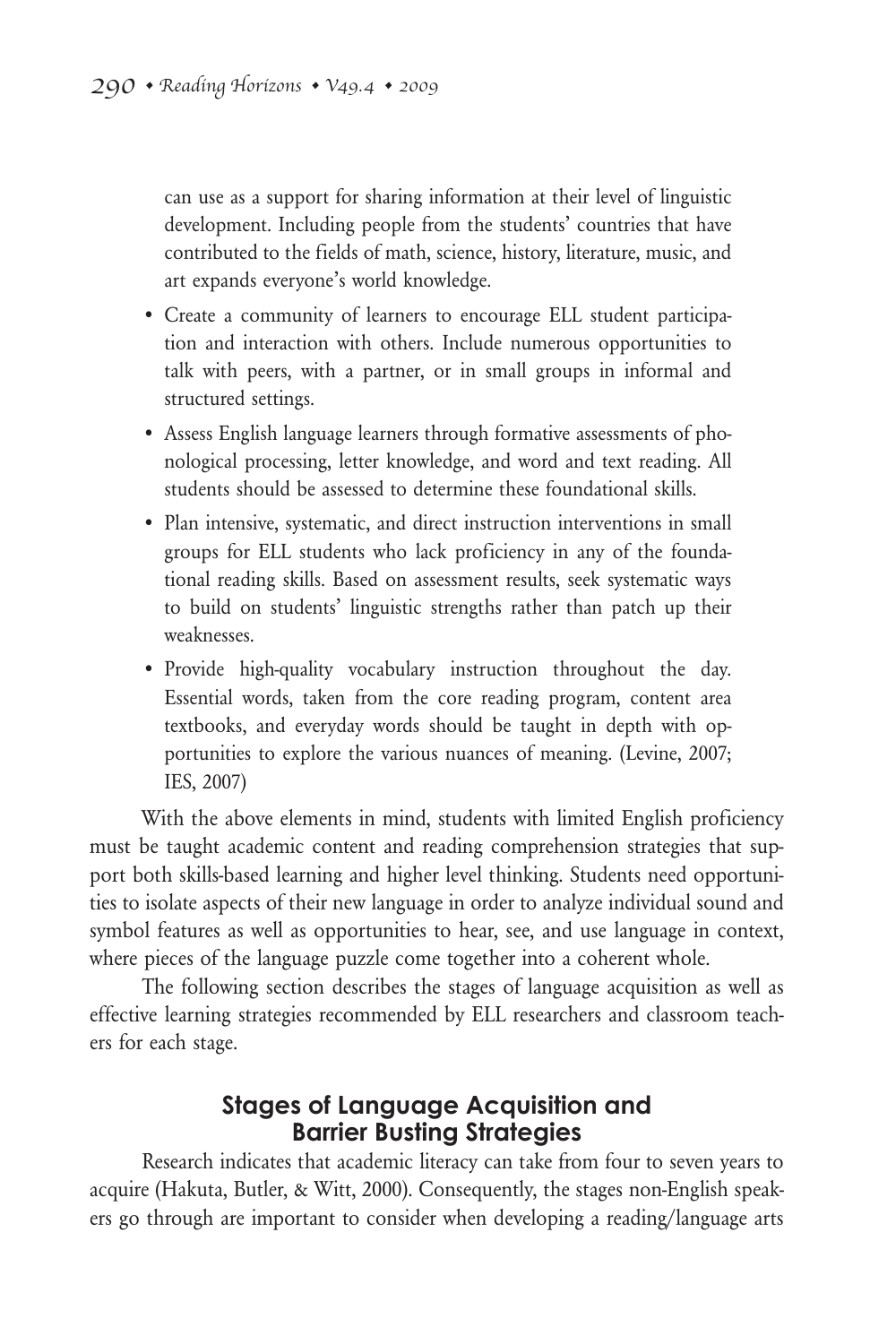curriculum. These stages do not relate to age or grade level rather they are correlated to the students' previous linguistic and life experiences. Moving through each stage is a developmental process that varies in duration for each student. Levine (2007), Chen and Mora-Flores (2006), and Lightbown (2000) agree that ELL students go through predictable, linguistic stages as they become proficient in English. The Teaching English to Speakers of Other Languages (TESOL) Pre-K-12 Proficiency Standards (2006), Levine (2007), and the WIDA Consortium's (2008) "can do" descriptors shape and inform the stages and proficiency descriptors described below. These stages and strategies are listed in the order of second language acquisition to help teachers knock down barriers and promote language learning. It is important to note that strategies introduced at earlier stages of language development are building blocks for additional, more complex strategies used at the later stages of language development. Furthermore, carefully planned assessment provides data teachers can use to move ELL students through the stages of English language learning. Law and Eckes (1995) suggest that teacher-made checklists be used to monitor student progress as they can be created to document specific learning from each of the activities listed in this section.

## **Stage 1: Pre-Production**

Students are active listeners during this stage where they take in the sounds, words, and nonverbal cues of those around them. These students rarely use English and rely heavily on pictorial and other nonverbal representations of the language. During this receptive stage students may be silent which may be mistaken for slowness, dullness, or shyness. As their oral language increases, these students tend to use memorized chunks of language such as "My name is..." Creating meaning from text is often incomplete because they may not have the vocabulary, syntax, and the cultural knowledge to interpret the assigned reading. In this stage, students need multiple opportunities to hear English being spoken, read, and written well.

#### **Strategy: Total Physical Response (TPR)**

Total Physical Response (TPR), as described by Herrel and Jordan (2004), is an engaging way to help the least proficient ELL students actively and physically understand vocabulary and concepts. The idea is for the teacher to choose words or concepts that are easily demonstrated physically such as commands, movement directions, prepositions, and body parts. The teacher develops a list of words or concepts to teach, writes or draws them on cards, and then physically demonstrates what she needs understood such as "sit down" or "stand up." The objective is for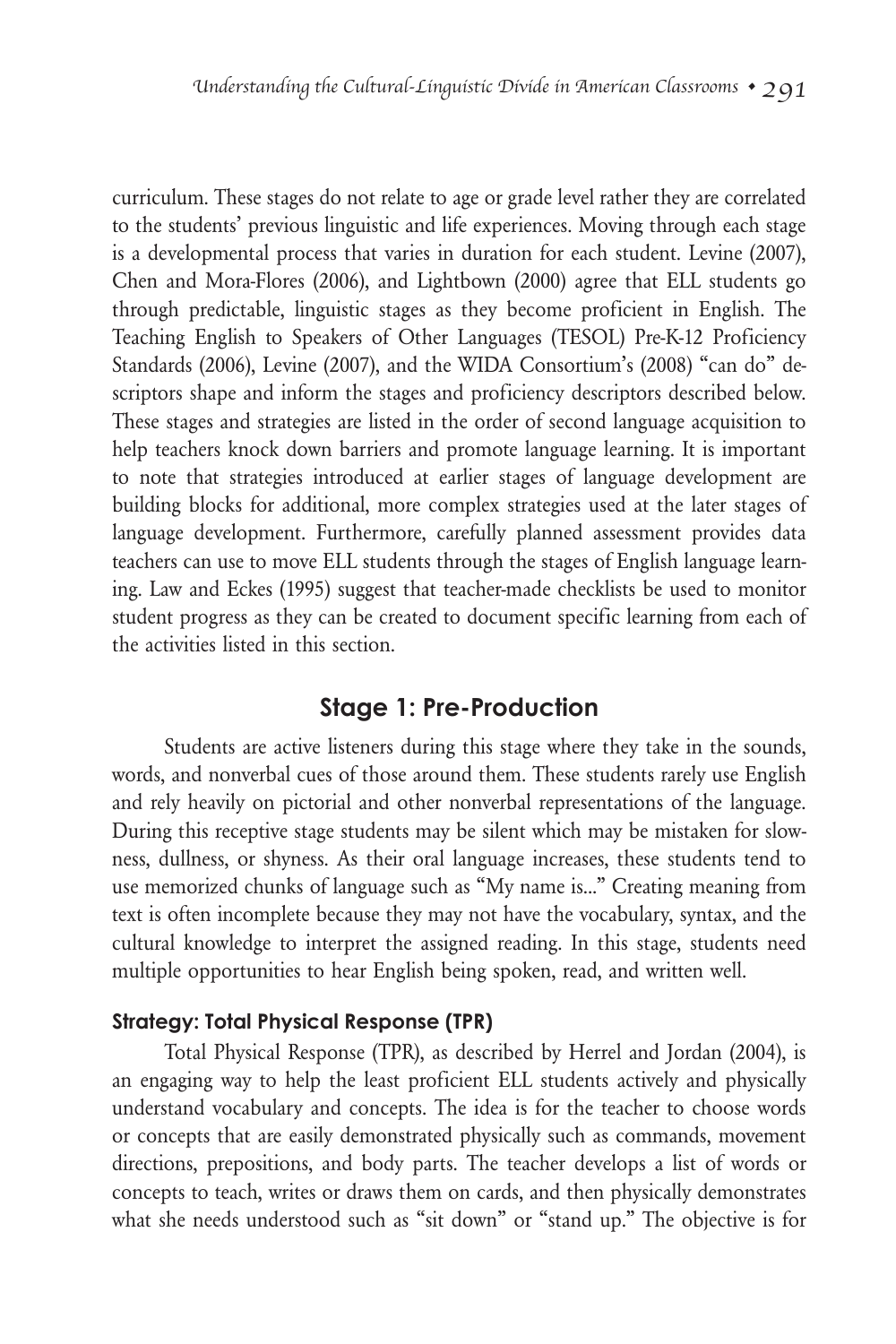ELL students to learn commonly used English words and concepts. As the teacher observes students understanding what is demonstrated and asked, she is able to lessen the physical modeling. With TPR, teachers can gradually add more and more vocabulary and concepts for students to practice and demonstrate.

#### **Strategy: Word and Concept Sorts**

It is helpful for ELL students to see abstract words, concepts, and ideas represented through pictures. Through visual organizers students are involved in vocabulary development as they sort pictures into categories such as beginning, middle, and ending sounds, attributes of size or color, straight edges versus round edges, or topics such as mammals and reptiles, favorite and non-favorite foods. Begin with words students know, and build on these words. They should work with the teacher or a peer to name, in English, each of the pictures and the categories (Bear, Helman, Templeton, Invernizzi, & Johnston, 2007) to increase word learning and depth of meaning. Teachers should first model how to sort pictures into categories on graphic organizers such as Venn diagrams and T lists and then support students as they categorize pictures and use words to name or describe them.

#### **Stage 2: Early Production**

When students feel secure in the classroom they will "try their wings" by uttering a few words or short phrases. Their reading ability may depend on their literacy development in the native language as well as their alphabetic knowledge. Students at this stage can use simple memorized phrases correctly, but they may still make errors that impede understanding. They are able to locate and use predictable information and require lots of repetition. Oral questioning should initially require brief answers with the goal of moving students toward more complex answers as they become comfortable speaking in the classroom. Questions should help students recall their prior experiences related to the words they are learning. Ask more open ended questions like, "What do you understand?" versus yes/no questions such as, "Do you understand?" Asking a question with "what" allows the student to show, tell, or indicate in some way his understanding of the task. Many students from other cultures simply answer "yes" to avoid the embarrassment of not knowing and being unable to accomplish the classroom task.

#### **Strategy: Interactive Word Wall**

Teachers may create several word walls (Gunning, 2010) in addition to the traditional A,B,C… word wall as ELL students encounter words from a variety of oral and written sources that include the words of their peers, teacher, books, and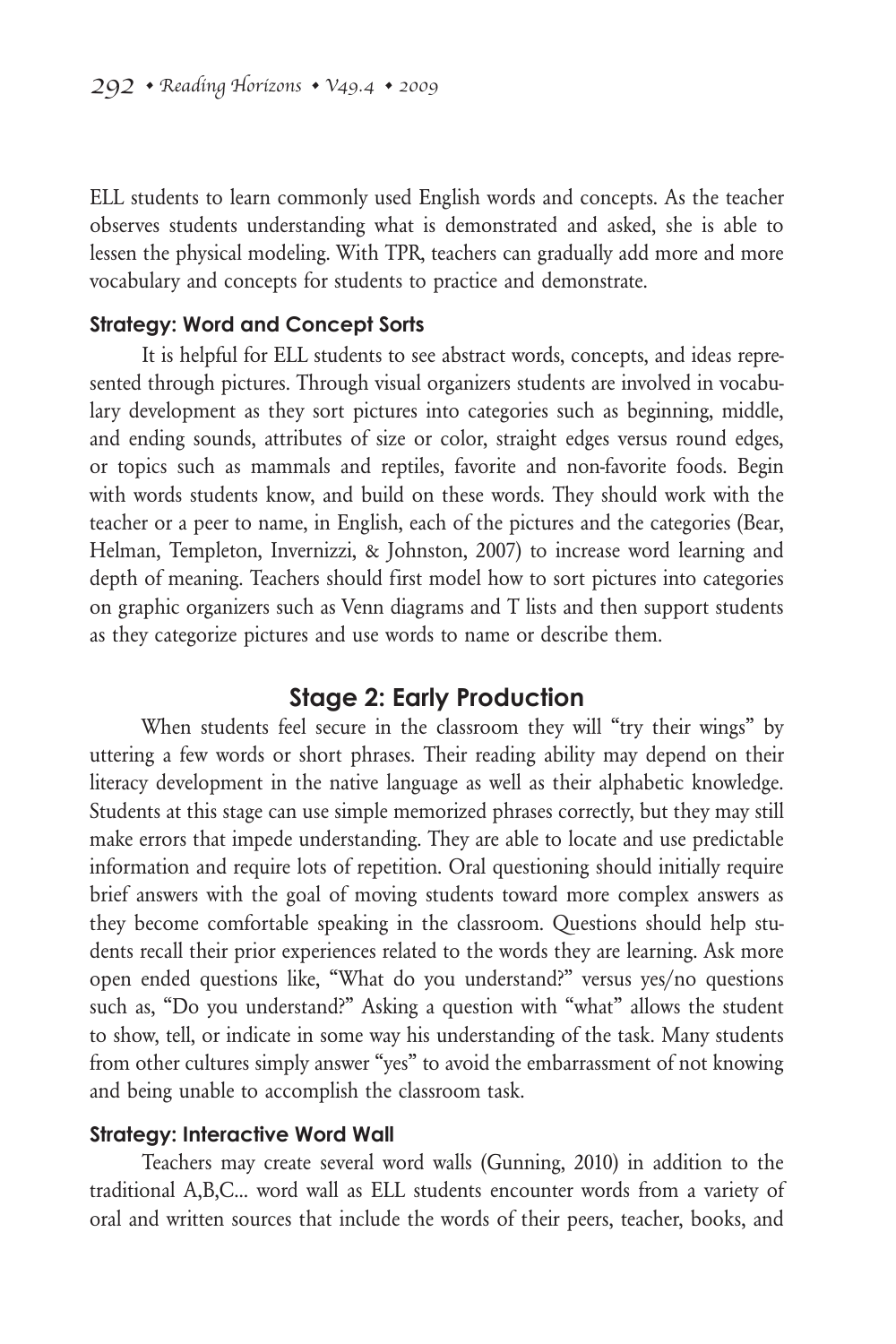labeled pictures. To overcome information overload, word walls can be interactive, tailored to students' interests and academic needs, and include very specific labels that are easy to identify. For example, word walls or charts can contain collections of words with corresponding pictures related to various content area topics, parts of speech, figurative speech, synonyms, word families including onsets and rimes, and letter clusters such as "ology" and "ough." The key is to have students contribute to and interact with word walls frequently through speech and writing. To target each student's needs and interests, tailor the number and complexity of words to the individual student's level of learning by involving them in the word selection. Individual lists of words can be given to students to keep at their desks to study and use as a reference. This strategy enables ELL students to recognize, analyze, and utilize words necessary for academic content learning. The goal is to have ELL students actively involved with the word walls as they find, read, classify, and use the words easily in their daily tasks.

#### **Strategy: Picture and Sentence Match**

Herrell and Jordan (2007) emphasize the importance of visual scaffolding through the use of pictures to support word learning through conversation and written text. This strategy teaches vocabulary and sentence structure through pairing pictures that illustrate written sentences. Teachers can choose which elements of sentence structure to emphasize such as word order, nouns and pronouns, functions of verbs, and punctuation. Teachers should model how to read the sentence, identifying each word as it is read, and match the sentence to the corresponding picture. Students should then do this independently or with a partner. To promote academic language development and interaction, students should frequently work with the teacher, a peer or small groups of students to name, in English, the pictures and determine the sentence it matches.

### **Stage 3: Speech Emergence**

As students gain confidence and language skills, the teacher can begin to ask open ended questions to stimulate language production. During this stage, while students may still have difficulty expressing themselves because of limited vocabulary and command of the language they may be able to understand and utilize stock phrases and academic language that is highly familiar to them. At this level, students are most successful in building meaning from text when they have extensive background knowledge. Students' reading proficiency may vary upon their experiences with the genres, themes, and concepts explored by the classroom teacher.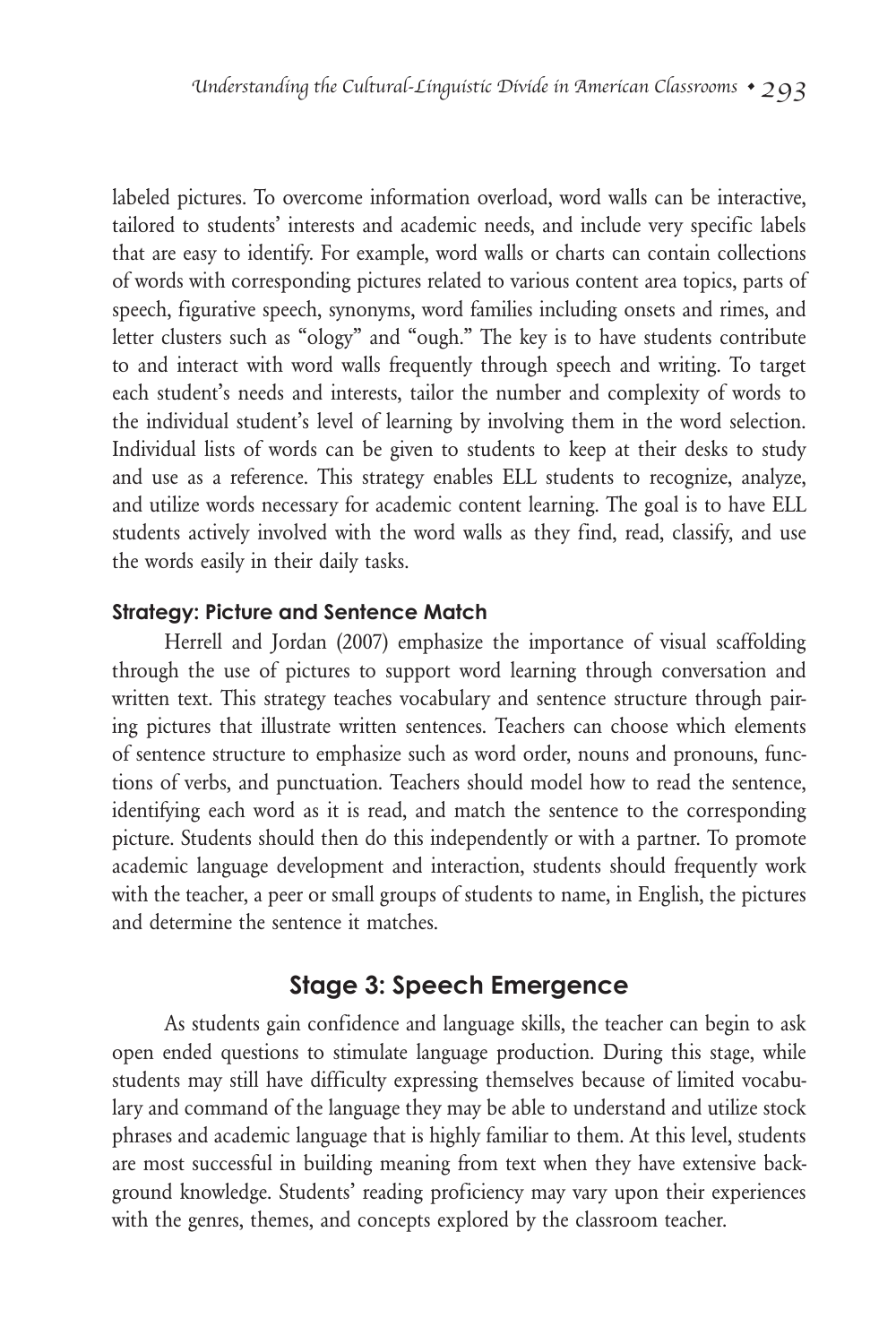#### **Strategy: Dual Language Alphabet or Concept Books**

As ELL students gain word and language knowledge, it remains critical that they interact with others on planned tasks to further support language learning. Students rely on their experiences from their native country as they learn language and experiences unique to their new country. The creation of dual language books is one way to literally combine the best of both worlds (Schecter & Cummins, 2003). Planning and implementing the creation of these books require students to communicate with each other to facilitate learning in both languages on a variety of topics. For example, students can write books to describe themselves, their classrooms, an experience or hobby, as well as themed content area information related to the curriculum. See Figure 1 for an example of a student created dual language book. Simultaneous engagement in reading and writing helps students to not only learn the conventions of the second language, but gives them ownership of their new language. English speaking and non-native speaking students benefit as they learn literacy practices of other cultures, with each student having the opportunity to be the teacher. These books can be shared with their parents and caregivers to extend language learning to the home.



**Figure 1.** Example of an English and Chinese dual language book (Patricia Chow, Early Literacy English Language Learner Teacher, Clifton & Cosair Public Schools, Peel District School Board, Mississuuga, Ontario).

#### **Strategy: Schema Stories**

Schema stories enable ELL students to activate and use related schema in order to capitalize on the prior knowledge and experiences they bring to the classroom. Reutzel and Cooter (2007, citing Watson & Crowley, 1988, p. 263) describe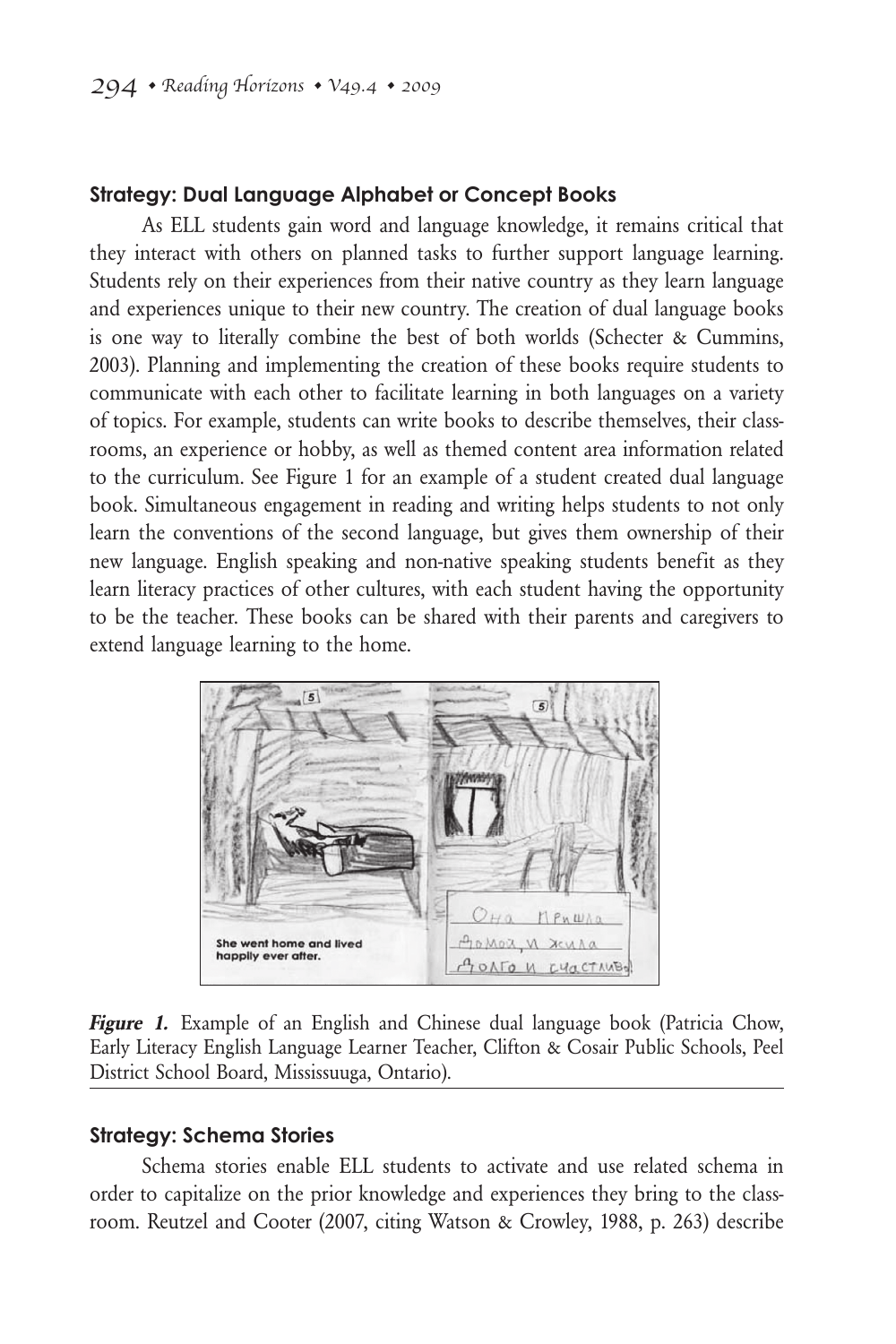schema stories as, "…a reading strategy lesson that helps readers reconstruct the order of a text based on meaning and story grammar" (p. 336). The goal is to have students use their prior knowledge and experiences to comprehend meaning and develop an understanding of story grammar as they put chunks of a story into proper sequence according to the context of the book, i.e. beginning, middle, or end, and give a rationale for that decision. Teachers should repeatedly emphasize student understanding by having them explain how they identified their part and why they placed it where they did.

## **Stage 4: Intermediate Fluency**

Intermediate students may be able to read with considerable fluency and will be able to locate specific facts within texts. Grade-level literacy may still pose challenges as reading comprehension may be hampered when information is presented in a decontextualized manner, vocabulary has multiple meanings, and the sentence structure is complex. However, their oral and written structures begin to approximate native speakers.

#### **Strategy: Student Self-Monitoring**

Student self-monitoring teaches metacognition and reading fluency, an essential goal for any student seeking to improve comprehension. Fluency cannot be achieved if a student's reading efficiency is impeded by continuing to read a passage which progressively eludes that student's grasp. This strategy, explicitly taught and modeled by the teacher, provides the student with a means to self-reflect, identify problems, and follow a course of correction when necessary. As she reads a book aloud the teacher frequently stops and thinks out loud, first modeling how to determine the purpose for reading (i.e. information, enjoyment, directions) and then verbally explaining her thinking as she seeks to understand the meaning of a passage. Students should then be given texts that match a self-chosen purpose for reading and encouraged to do the same by asking and answering questions such as "why" am I reading this, and "how" can this help me. ELL students will benefit greatly from this strategy, since they, more so than native English speakers, may find themselves losing touch with the ideas on the page.

#### **Strategy: The K-W-L Chart**

The KWL is an effective strategy for student self-monitoring (Carr & Ogle, 1987). When working with ELL students it is most effective with small groups of two to five children. With a partner, or in a small group, students list what they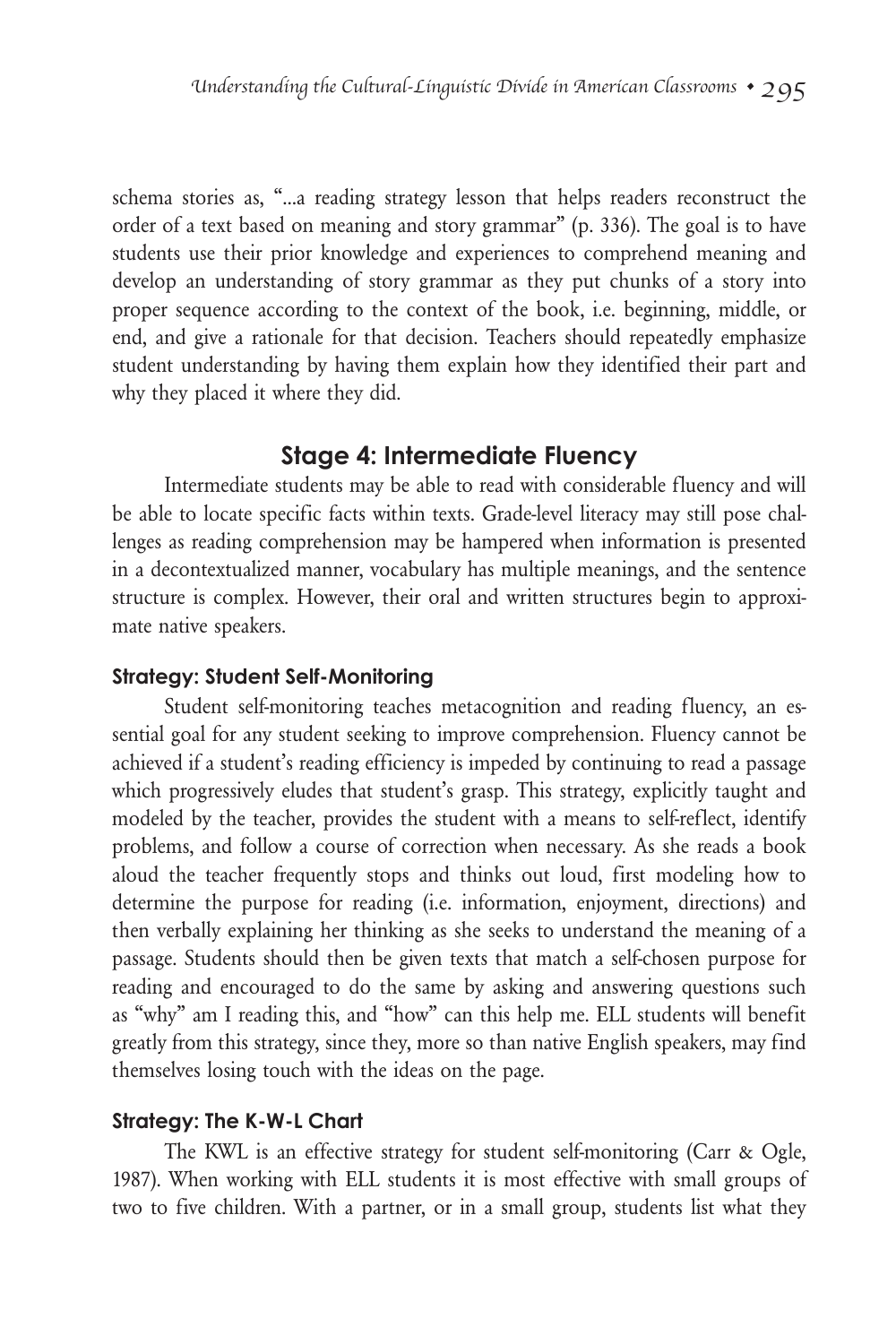**K**now about a topic, generate a list of questions about what they **W**ant to know, and finally discuss what they have **L**earned. An obvious benefit of this strategy is that the requisite group work calls for engagement in the four communication skills: listening, speaking, reading, and writing. Although all learners stand to gain from an exercise which utilizes these inextricably connected facets of language, those students who are still engaged in learning the basic tenets of English will receive more practice, within an interactive context, in how each of these skills supports the other three. As an extension, students can do a K-W-L Plus (Ogle, 1987) in which they ask what they still want to know opening opportunities for further research and enrichment.

## **Stage 5: Advanced Fluency**

It takes years for English learners to move beyond the Intermediate Stage to an Advanced Stage of fluency where they have learned a wide range of vocabulary and have a solid grasp of synonyms, inflections, and colloquialisms as well as academic content. Research indicates that academic literacy can take from four to seven years to acquire (Hakuta, Butler & Witt, 2000). At this level, ELL students demonstrate a complexity in their written and oral language comparable to their native English speaking peers. Strategies at this level capitalize on everything Stage 5 ELL learners already know and are capable of doing and are not different from strategies for native English speakers. This stage, which lasts a lifetime, is the ultimate goal, the culmination of years of carefully crafted lessons and language experiences.

#### **Strategy: Closed–Captioning Television**

Watching a movie using closed-captions offers a novel experience for students to interact with the spoken and printed word simultaneously as meaning is supported through the animation and movement, pictures, and sound effects in the movie. It is important to preview films and select ones that are suitable for the ages, interests, content, and language needs of ELL Students. Reutzel and Cooter (2007) suggest that teachers alert students to listen for, or read targeted speech sounds, letter patterns, or punctuation during the film. Teachers should also help students learn key words they will encounter in the captions. Before viewing the film, teachers must help students make connections between the plot of the film and their prior knowledge and background experiences. Before, during, and after the film, teachers have numerous opportunities to engage students in making and discussing predictions. Teachers can also give students cards with words printed from the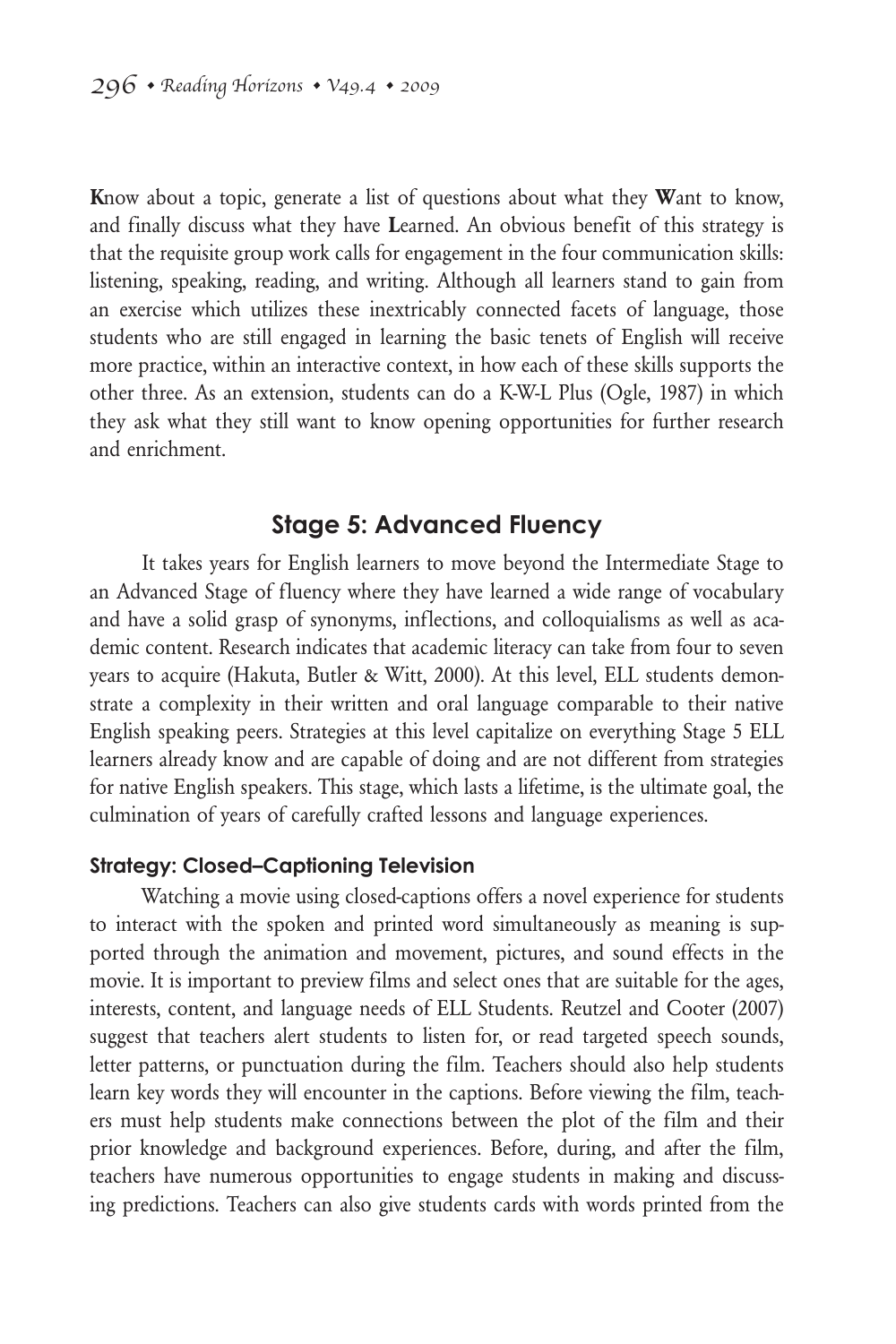movie and ask them to watch for the words. As they see a word, they are to put it in a basket or stack. Teachers must review and reinforce the pronunciation, spelling patterns, and the meaning of the targeted words immediately after the film and throughout the school day and year.

#### **Strategy: Foreign Films with English Subtitles**

Watching subtitled movies is another way teachers can engage ELL students with print. Unless the film is in the students' native language, students must rely on the printed English subtitles and visuals for meaning. The voice modulation, action, and music all support the message conveyed through print (Holmes, 2005). As when watching closed-captioned films and programs, teachers should provide an overview of the film, introduce the characters, and pre-teach select vocabulary. In addition to words, teachers can write selected phrases or sentences on cards and instruct students to place them in stacks as they see them in subtitles. After viewing, teachers can use the cards to teach word meaning and structure, sentence structure, and cognates. As an extension, after watching the film, turn off the sound and have students follow the story, or parts of the story by reading the words with no auditory support. At this point the film should be familiar to them and the continuous action should sustain attention. Students can use their understanding of the plot to read and comprehend words at a deeper level. Foreign films offer numerous opportunities for students to explore geographical regions, cultures, historical events, ethics, and interpersonal relationships.

#### **Conclusion**

Language and culture are an interactive and interwoven part of a child's life. According to Lue (2003), a child's patterns of communication are developed through multiple means such as family, socioeconomic status, dialect, and education. These language and cultural factors impact student learning. The growing population of ELL students in American classrooms makes it essential for the regular classroom teacher to know how they learn and use systematic, targeted strategies that lead to English proficiency. Instruction planned from an asset perspective acknowledges that English Language Learners are language experts. As an expert, nonnative speakers are empowered as they share and teach their classmates their native language. Depending upon the level of the ELL students' English proficiency, they can simply point to objects and say the non-English word or translate oral and written words and phrases into their native language. As language experts, ELL students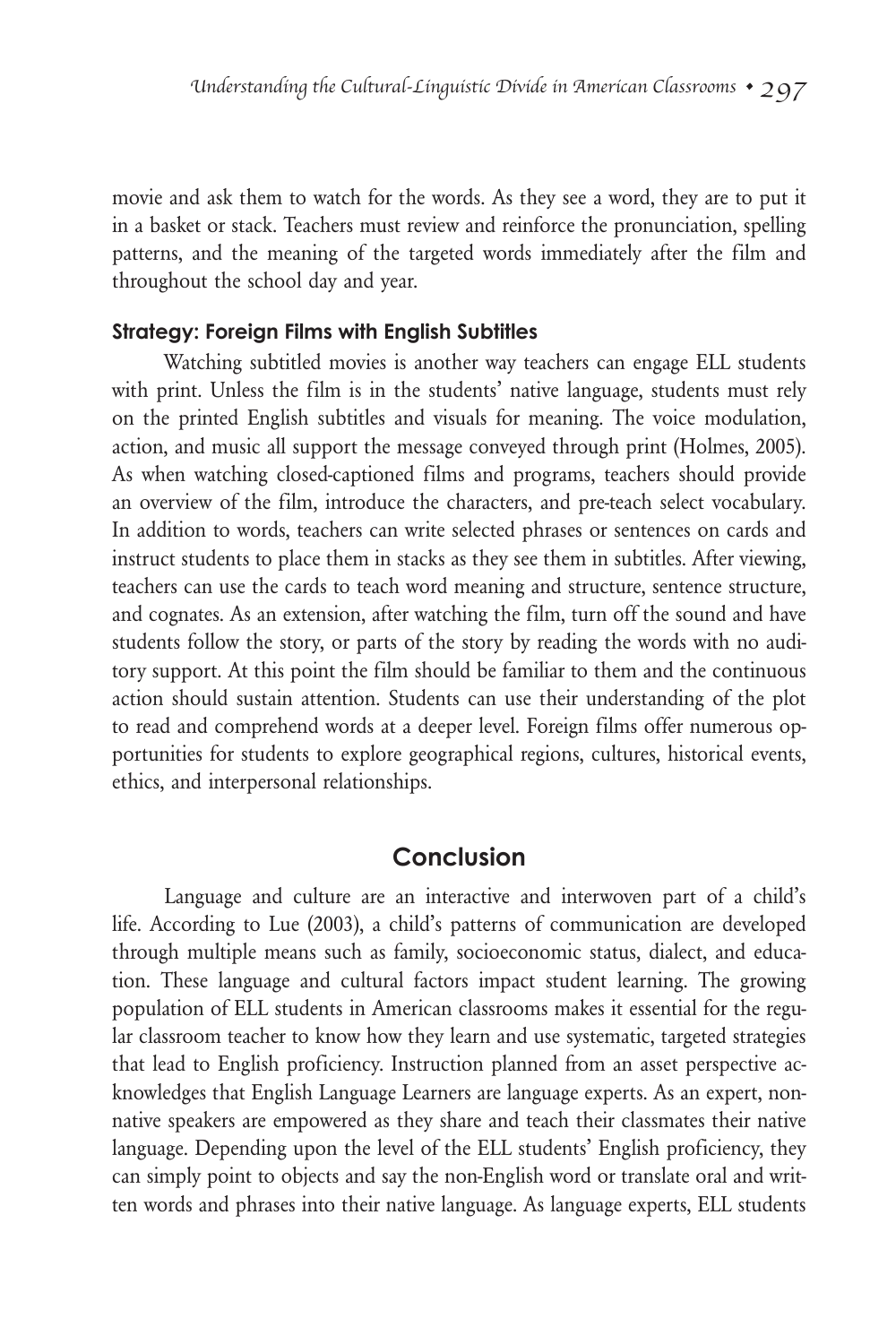are elevated to the status of teacher where they teach their native speaking classmates aspects of their language and knowledge about their country and culture.

The strategies introduced in this article can be adapted for use by the regular classroom teacher for different levels of language proficiency because they tap into the fundamental components of language: pragmatics, semantics, phonology, orthography, and morphology (Chen & Mora-Flores, 2006). An asset-based curriculum recognizes the students' interests and strengths, enables them to make connections between their life experiences and the new curriculum, and provides important language interactions with peers and teachers on a regular basis (Levine, 2007). To recognize and work through their students' strengths, all teachers must be informed, tenacious advocates for non-native speakers.

#### **References**

- August, D., & Shanahan, T. (2006). Developing literacy in second-language learners: Report of the National Literacy Panel on language minority children and youth. Mahwah, NJ: Lawrence Erlbaum Associates.
- Bear, D., Helman, L., Templeton, S., Invernizzi, M., & Johnston, F. (2007). Words their way with English language learners: Word study for phonics, vocabulary, and spelling instruction. Upper Saddle River, NJ: Pearson.
- Carr, E., & Ogle, D. (1987). K-W-L Plus: A strategy for comprehension and summarization. Journal of Reading, 30, 626-631.
- Chen, L., & Mora-Flores, E. (2006). Balanced literacy for English language learners, K-2. Portsmouth, NH: Heinemann.
- Cheung, A., & Slavin, A. (2005). Effective reading programs for English language learners and other language-minority students. Bilingual Research Journal 29(2), 241-267.
- Clark, S. (1990). Schema theory and reading comprehension. (ERIC Document Reproduction Center, no. ED 325-802).
- Genesee, F. (2008, April). Learning to read in a second language: What does the research say & what do we do about it? Plenary speaker at the National TESOL Conference, New York, New York.
- Grabe, W. (1991). Current developments in second language reading research. TESOL Quarterly, 25(3), 375-406.
- Gunning, T. G. (2010). Creating literacy instruction for all students (7th ed.). Boston, MA: Allyn & Bacon.
- Hakuta, K., Butler, Y. G., & Witt, D. (2000). How long does it take English learners to attain proficiency? (Policy Report 2000-1). Santa Barbara: University of California Linguistic Minority Research Institute. Retrieved March 16, 2008 from http://repositories.cdlib. org/cgi/viewcontent.cgi?article=1001&context=lmri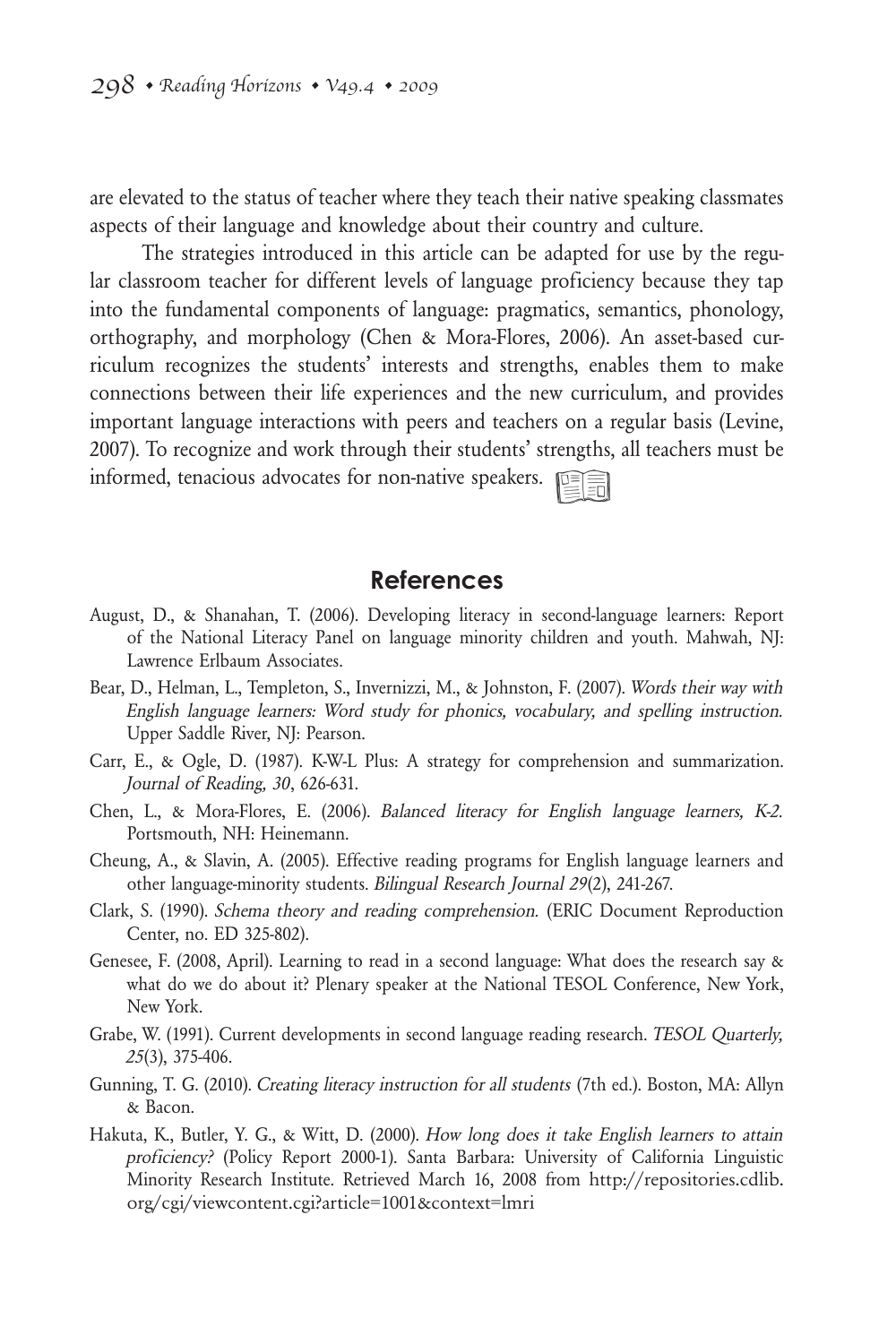- Haynes, J. (2008). Challenges for ELLs in content area learning. Retrieved September 9, 2008 from http://www.everythingesl.net/inservices/challenges\_ells\_content\_area\_1\_65322.php
- Herrell, A., & Jordan, M. (2004). Fifty strategies for teaching English language learners. Upper Saddle River, NJ: Pearson.
- Herrel, A., & Jordan, M. (2007). Fifty strategies for teaching English language learners. (3rd ed.). Upper Saddle River, NJ: Pearson.
- Holdaway, D. (1979). The foundations of literacy. New York: Ashton Scholastic.
- Holmes, K. (2005). Engaging reluctant readers through foreign films. Lanham, MD: Scarecrow.
- IES. (2007). Practice guide: Effective literacy and English language instruction for English learners in the elementary grades. Washington D.C.: NCEE, U.S. Department of Education. Retrieved January 2008 from http://ies.ed.gov/ncee/pdf/20074011.pdf
- Koda, K., & Zehler, A. (2008). Learning to read across languages: Cross-linguistic relationships in first and second-language literacy development. New York, NY: Routledge.
- Law, B., & Eckes, M. (1995). Assessment and ESL: A handbook for K-12 teachers. Winnepeg, Manitoba, Canada: Peguis Publishers Limited.
- Levine, L. N. (2007). Differentiated lesson planning for a multilevel class K-6. Workshop presented at the 2007 TESOL Academy.
- Lightbown, P. (2000). Anniversary article: Classroom SLA research and second language teaching. Applied Linguistics, 21(4), 431-462.
- Lue, M. S. (2003). A coat of many colors: Preparing teachers to meet the needs of learners in inclusive settings. Washington, D.C.: U.S. Department of Education. (ERIC Document Reproduction Service No. ED476161).
- National Association of Educational Progress (NAEP). (2007). Retreived May 22, 2008 from http://nationsreportcard.gov/reading\_2007/r0009.asp
- National Institute of Child Health and Human Development. (2000). Report of the National Reading Panel. Teaching children to read: An evidence-based Assessment of the scientific research literature on reading and its implications for reading instruction. (NIH Publication No. 00-46769). Washington DC: U.S. Government Printing Office. Institute of Child Health and Human Development. Washington, D.C.
- National Virtual Translation Center (NTVC). (2007). Retrieved May 22, 2008 from http://www. nvtc.gov/lotw/months/november/USlanguages.html
- Reutzel, D. R. (2007). Strategies for reading assessment and instruction. Upper Saddle River, NJ: Pearson. Merrill Prentice Hall.
- Richards, J. C., & Schmidt, R. (2002). Longman dictionary of language teaching & applied linguistics. (3rd ed.). New York: Pearson Education Limited.
- Scanlon, M. (2007). An asset-based approach to linguistic diversity. ACEI Focus on Teacher Education 7(3), 3-7.
- Schecter, S., & Cummins, J. (Eds.). (2003). Multilingual education in practice: Using diversity as a resource. Portsmouth, NH: Heinemann.
- TESOL pre-K-12 English language proficiency standards. (2006). Alexandria, VA: Teachers of English to Speakers of Other Languages, Inc.